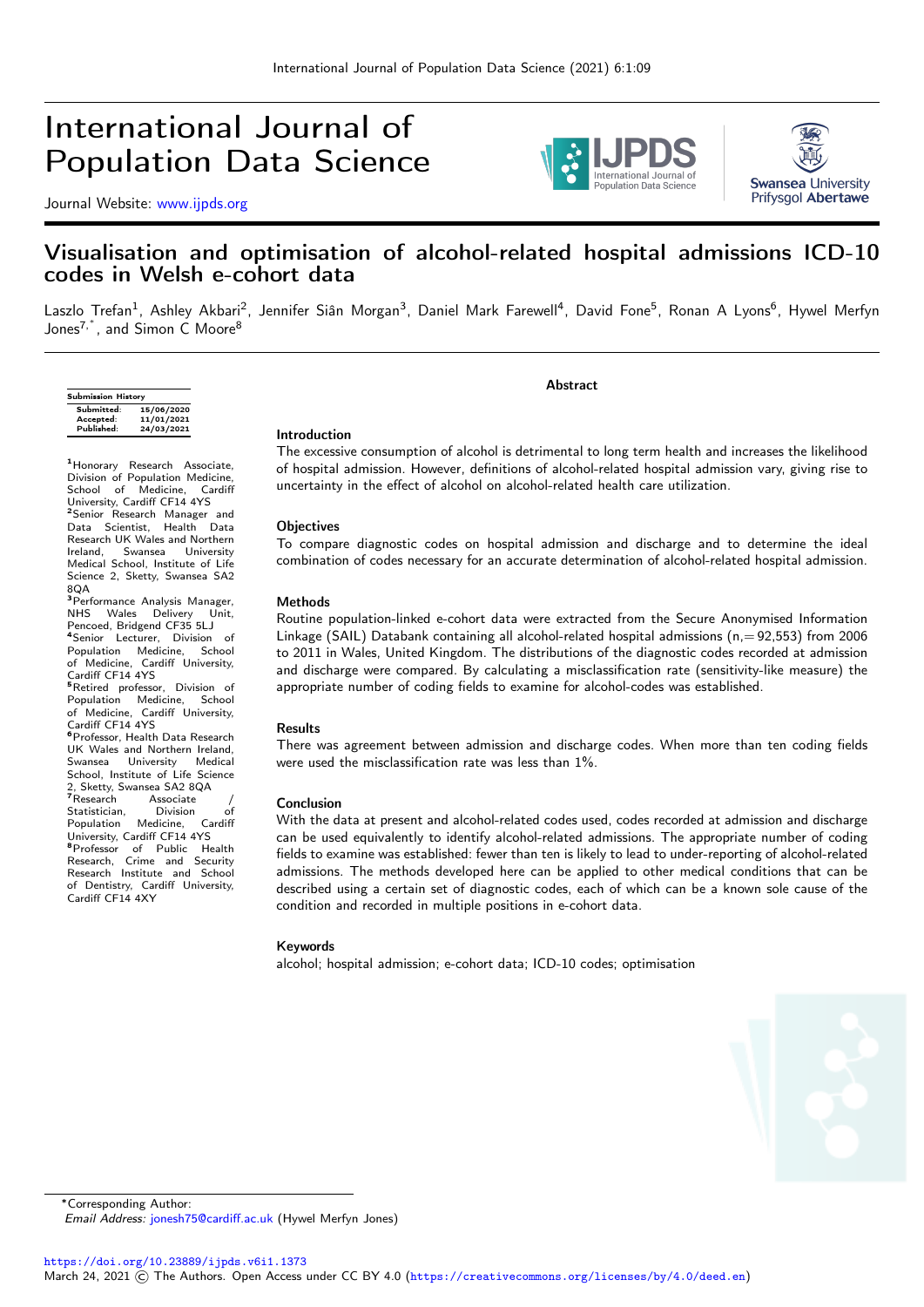## Introduction

Excess alcohol consumption has adverse effects on health including liver cirrhosis [\[1\]](#page-7-0), cancer [\[2\]](#page-7-1), high blood pressure [\[3\]](#page-7-2) and stroke [\[4\]](#page-7-3). There is also an increased risk of harm resulting from violence, including homicide [\[5\]](#page-7-4), suicide [\[6\]](#page-7-5), road traffic accidents [\[7\]](#page-7-6), domestic violence [\[8\]](#page-7-7), and assaults [\[9\]](#page-7-8). Globally, the net effect of alcohol consumption on health is detrimental, accounting for an estimated 3.8% of all mortality [\[10\]](#page-7-9), at an estimated cost greater than 1% of the gross national product in high-income and middle-income countries [\[10\]](#page-7-9) and additional costs associated with social harm.

Efforts to better understand the burden of alcohol on society has motivated the development of population wide statistics [\[11](#page-7-10)[–15\]](#page-7-11) that facilitate the study of factors that promote alcohol-related hospital admission [\[16–](#page-7-12)[20\]](#page-7-13). However, there is a heterogeneity of datasets and varying definitions of alcohol-related admissions in use. Some studies used hospital episode statistics data [\[12–](#page-7-14)[15,](#page-7-11) [18–](#page-7-15)[20\]](#page-7-13), which are routinelycollected administrative data that record any hospital activity and are very close to the original data source; others used processed, standardised data [\[11,](#page-7-10) [16,](#page-7-12) [17\]](#page-7-16). The former data typically use International Statistical Classification of Disease and Related Health Problems, Ninth Revision (ICD-9) [\[21\]](#page-7-17) or Tenth Revision (ICD-10) [\[22\]](#page-7-18) diagnostic codes that are recorded in up to 25 coding fields [\[13\]](#page-7-19), the latter data use diagnostic codes that are recorded in up to 14 coding fields [\[11\]](#page-7-10). There are many different definitions in use, for both ICD-9 and ICD-10 codes, in defining alcohol-related admissions and for the number of coding fields in which to look for alcohol-related codes. Often these vary geographically between countries. In the United States of America (USA) ICD-9 alcohol-related diagnostic codes have been looked for in 15 coding fields [\[14\]](#page-7-20), in Canada ICD-10 codes have been used in 25 fields [\[13\]](#page-7-19). In Australia both ICD-9 and ICD-10 codes were used [\[20\]](#page-7-13) and in the United Kingdom (UK) ICD-10 codes were used in 20 diagnostic fields in one English study [\[18\]](#page-7-15) and 14 fields in one Welsh study [\[11\]](#page-7-10).

Generally, there are two sets of alcohol-related diagnostic codes used to define alcohol-related admission: a broad definition, [\[11,](#page-7-10) [18,](#page-7-15) [20\]](#page-7-13), where alcohol-specific (e.g. 'alcoholic fatty liver') and alcohol-associated (e.g. 'oesophageal varices') diagnostic codes are used, and a narrow definition [\[13](#page-7-19)[–17\]](#page-7-16), where alcohol-specific diagnostic codes are used only. Furthermore, there is no consensus neither on which episode in the admission nor on which coding field of an episode defines an alcohol–related admission. (Episode means a continuous period of care under a single consultant doctor or medical team during an admission [\[18\]](#page-7-15) in these data.) Some use the first episode [\[17,](#page-7-16) [18\]](#page-7-15) others the discharge episode [\[13,](#page-7-19) [16\]](#page-7-12) for identifying an alcohol-related admission. Often the first coding field of the first episode [\[18\]](#page-7-15), in other cases the first three fields [\[17\]](#page-7-16), or any fields [\[11\]](#page-7-10) of this episode are used. In other cases any fields of the discharge episode [\[14,](#page-7-20) [16\]](#page-7-12) are used for defining an alcohol-related admission.

There is a need to better understand the definition and patterns of alcohol-related diagnostic coding so that a consensus on the definition of an alcohol-related admission can be reached. Doing so will facilitate the derivation of reproducible and actionable epidemiological risk estimates.

The aim of this paper is to define methods to appropriately identify an alcohol-related admission in electronic hospital admission data. During a hospital admission, a patient may move through a number of specialities and receive a number of hospital procedures. Diagnostic codes that describe a patient's status therefore could be different at admission and at discharge. We compare the codes at admission and discharge, and assess and identify appropriate diagnostic (ICD-10) codes and number of diagnostic fields and derive a definition of an alcohol-related admission.

## Methods

The data used in the current analyses are described in detail elsewhere [\[17,](#page-7-16) [23\]](#page-8-0) and are summarised here.

### Data sources

The Secure Anonymised Information Linkage (SAIL) Databank held within the Population Data Science department at Swansea University, contains health, social and education data on over three million residents of Wales, UK [\[24,](#page-8-1) [25\]](#page-8-2). The data used in this study can be accessed following an independent Information Governance Review Panel (IGRP) application approval. For all linked data within the SAIL Databank, each individual is assigned an Anonymous Linking Field (ALF), based on an encryption of the person's National Health Service (NHS) number either because the NHS number is present in the dataset, or because it is assigned based on the combination of unique identifiers including name, gender and date of birth [\[26\]](#page-8-3).

The current study used the Patient Episode Database for Wales (PEDW) in SAIL. PEDW includes demographic and clinical data on all inpatient and day case admissions in NHS Wales hospitals and on all Welsh residents treated in hospitals in England. In PEDW records for an individual can be aggregated regardless of provider, where there is evidence that they are connected; these aggregated records are known as (person) spells. Spells involve at least one provider and one episode [\[27\]](#page-8-4) and show continuous periods of inpatient care for a single patient which could take place under any number of different providers. Each record of an admission contains fields including, among others, date of admission; admission method (e.g. emergency or elective); spell number; episode number within the spell; provider unit code; patient classification (inpatient or day case), 14 ICD-10 diagnostic code fields [\[22\]](#page-7-18); six procedure code fields using the Office of Population, Censuses and Surveys Classification of Surgical Operations and Procedures (OPCS) version 4.8 by date [\[28\]](#page-8-5), which describe procedures applied; discharge destination (to identify inter hospital transfers); ICD-10 discharge codes; discharge method (to identify death in hospital) and date of discharge [\[29\]](#page-8-6).

### Characteristics of the e-cohort

The dataset used was extracted from PEDW data, on the basis of a set of alcohol-related ICD-10 codes (Supplementary Appendix 1), which was used in previous analysis [\[17\]](#page-7-16) and of which had alcohol attributable fraction as one (Supplementary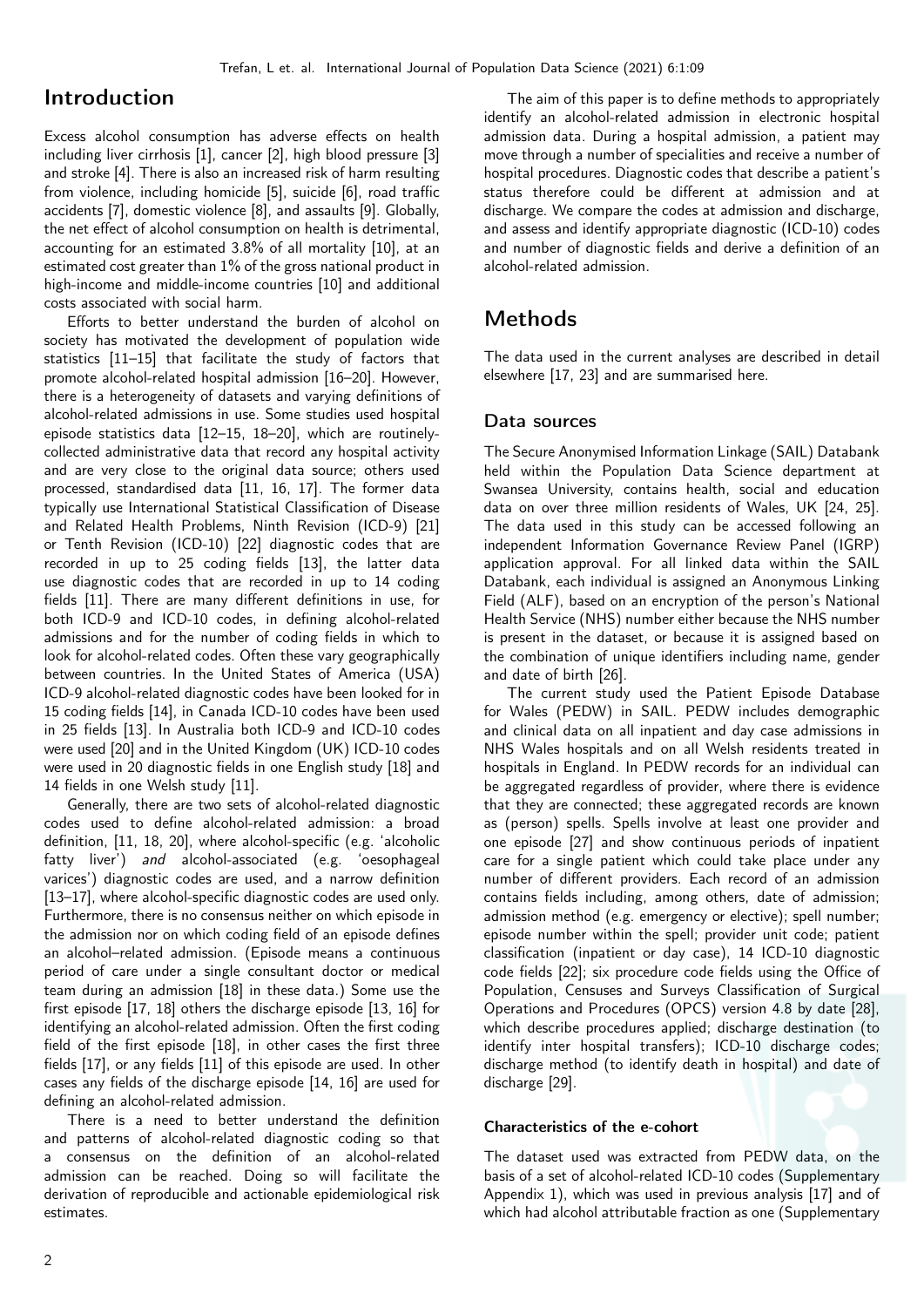| Person<br>identifier | Arrival<br>Date | <b>Discharge</b><br>date | Spell<br>Identifier | Episode 1<br>Episode 2           |                                  |          | Episode m                        |
|----------------------|-----------------|--------------------------|---------------------|----------------------------------|----------------------------------|----------|----------------------------------|
|                      |                 |                          |                     | Diagnostic coding field          | Diagnostic coding field          |          | Diagnostic coding field          |
| ALF <sub>1</sub>     | 01/01/2006      | 02/01/2006               | Spell<br>number 1   | 1 2 3 4 5 6 7 8 9 10 11 12 13 14 |                                  |          |                                  |
| ALF <sub>1</sub>     | 09/02/2010      | 10/02/2010               | Spell<br>number 2   | 1 2 3 4 5 6 7 8 9 10 11 12 13 14 | 1 2 3 4 5 6 7 8 9 10 11 12 13 14 | $\cdots$ |                                  |
| ALF <sub>2</sub>     | 06/06/2009      | 07/06/2009               | Spell<br>number 3   | 1 2 3 4 5 6 7 8 9 10 11 12 13 14 |                                  | $\cdots$ |                                  |
|                      | $\cdots$        | $\cdots$                 |                     | $\cdots$                         |                                  | $\cdots$ |                                  |
| ALF <sub>n</sub>     | 07/09/2011      | 09/09/2011               | Spell<br>number n   | 1 2 3 4 5 6 7 8 9 10 11 12 13 14 | 1 2 3 4 5 6 7 8 9 10 11 12 13 14 | $\ldots$ | 1 2 3 4 5 6 7 8 9 10 11 12 13 14 |

<span id="page-2-0"></span>Figure 1: Structure of the data used - extracted from Patient Episode Database for Wales (PEDW)

<sup>∗</sup>ALF: Anonymous Linking Field.

Appendix 1). The latter offered that each code used described a medical condition where alcohol was the known sole cause of the condition [\[20\]](#page-7-13). A request was made for the full record (including all diagnosis and all OPCS-4.6 procedure codes) for every episode with an admission date between 1 January 2006 and 31 December 2011 that contained any of these alcohol-related codes at any coding field at any point in the spell. Transfers between hospitals were taken into account if they had occurred within 24 hours. In these cases the relating episodes were collected into one admission under a new spell number and number of episodes were counted accordingly. A further criterion was that the person should have lived in Wales on 1 January 2006. Age was calculated as age at admission. After several cleaning steps the data were transposed into one row per single alcohol-related hospital admission [\[17\]](#page-7-16) (Figure [1\)](#page-2-0).

### Definition and groups of alcohol-related admission and discharge codes

Our definition of an alcohol-related hospital admission was based on sets of ICD-10 diagnostic codes, as described earlier, and the details of these codes are presented in Supplementary Table 1 in Supplementary Appendix 1. The same sets of codes were used to identify both the alcoholrelated codes at admission and at discharge. As admission, the first episode and as discharge, the last episode of an alcohol-related admission were used in this work (Figure [1\)](#page-2-0). For chord diagram analysis the first alcohol code, which occurred in any of the 14 positions, recorded at admission and discharge was used. For chord diagram analysis admissions, which had more than one episode, were used (Figure [1\)](#page-2-0). For further analyses both these admission and discharge codes were grouped into subcategories. The basis of these subcategories was the frequency of individual codes (subject

to Information Governance disclosure rules such that all individual counts less than 5 were suppressed). Further details of these different subcategories can be found in Supplementary Table 1 in Supplementary Appendix 1, here just short examples are given: 'f104-f109' means alcohol-related ICD-10 diagnostic codes of from F10.4 to F10.9 at admission; 'K-NON LIVER' means alcohol-related ICD-10 diagnostic codes of K29.2,K85.2,K86.0 at discharge – alcohol-related non-liver diseases.

### Statistical methods

All statistical analyses were conducted using the R-software version 3.2.1 [\[30\]](#page-8-7).

### Chord diagram

For the chord diagram, which represents the cross tabulations of first alcohol codes found in admission and in discharge, the chordDiagram tool of the circlize package [\[31\]](#page-8-8) in R-software [\[30\]](#page-8-7) was used. The chord diagram visualises the relationship between these codes, including the extent of agreement and discord between the different codes. In the cross tabulations both in the case of admission and discharge, these codes were grouped as we described earlier (see in Supplementary Appendix 1).

### Misclassification rate calculation

Deciding how many coding fields to use to define an admission is an inexact science and clearly involves a trade-off between sensitivity (all 14 positions) and specificity (first position only) [\[17\]](#page-7-16). Sensitivity and specificity calculations require a standard, which describes the true (medical) condition [\[32\]](#page-8-9). In the absence of such a standard we defined the maximum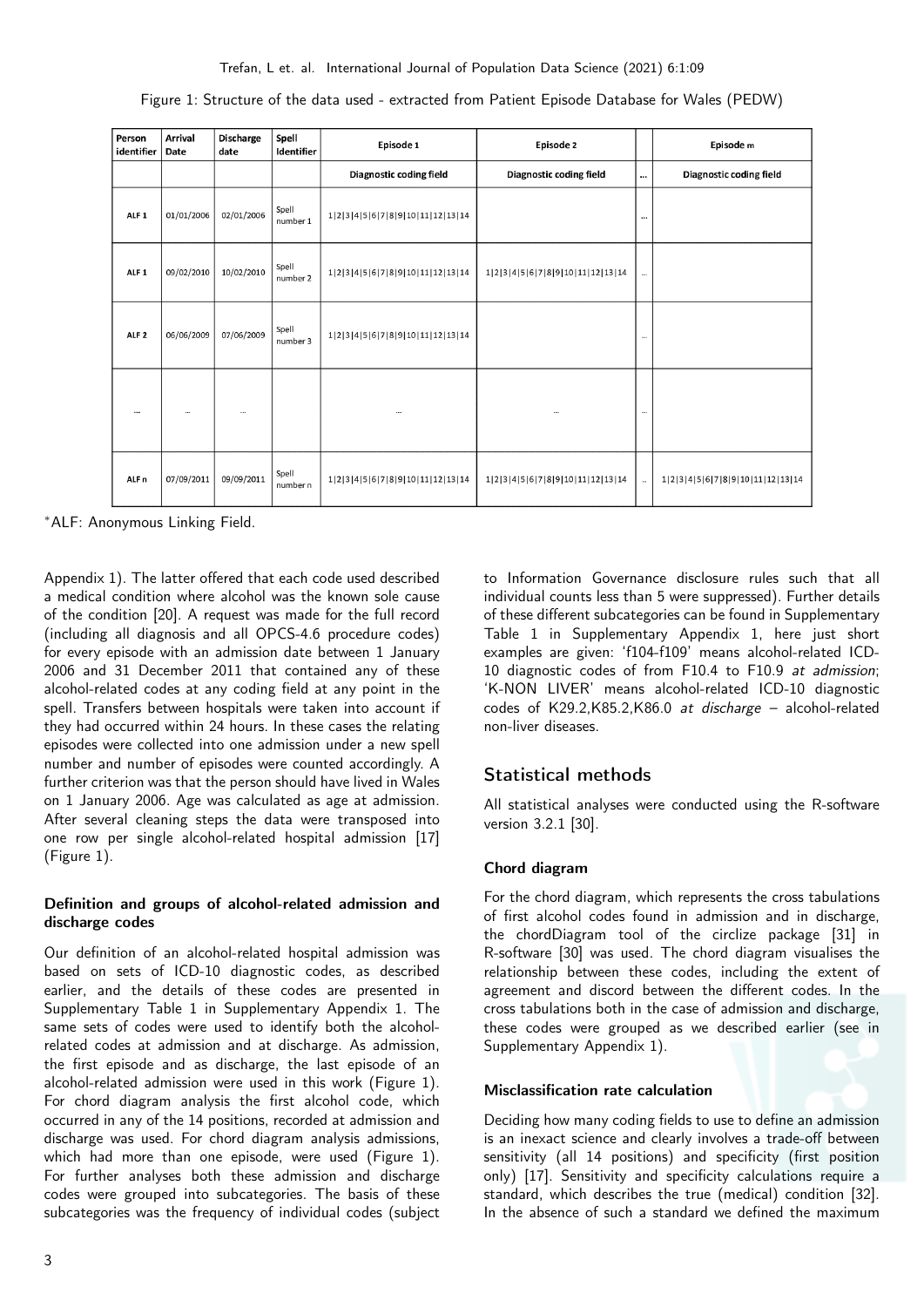| Number of episode(s)<br>within admission | <b>Number of admissions</b> | As percentage of all<br>admissions |  |  |
|------------------------------------------|-----------------------------|------------------------------------|--|--|
|                                          | 68,484                      | 73.99%                             |  |  |
| 2                                        | 17,854                      | 19.29%                             |  |  |
| 3                                        | 4,161                       | 4.5%                               |  |  |
| 4 or more                                | 2054                        | 2.22%                              |  |  |
| <b>Total</b>                             | 92,553                      | 100.00%                            |  |  |

<span id="page-3-0"></span>Table 1: Number of episodes in all alcohol-related admissions ( $n = 92,553$ )

of alcohol-related admission as admissions where an alcohol related ICD10 code appeared in any coding position in any episode. We then determined the percentage of admissions that would be identified if only the first coding field was used, then second, third etc. position up to fourteenth position in the first episode. This process describes how many cases were "missed" potential, positive cases as a percentage by the number of coding fields used. This measure is called misclassification rate.

### Results

There were 68,484 (74% of 92,553) admissions that had a single episode (Table [1\)](#page-3-0) and therefore only one set of diagnostic codes exists. For these it is assumed that the admission and discharge codes are the same (Figure [1\)](#page-2-0). There were of 24,069 (26%) admissions (Table [1\)](#page-3-0) that had at least two episodes (Figure [1\)](#page-2-0).

Figure [2](#page-3-1) shows the number of alcohol codes in each of the 14 coding fields for the 68,484 alcohol-related admissions that had only one episode. It shows that alcohol-related codes are most likely to be found in the third coding followed by the first position. The second position is the least likely to contain alcohol-related code among the first four coding fields. From the fifth position onwards the frequency of alcohol-related codes declines.

In the case of the 24,069 admissions that had at least two episodes, the distribution of alcohol codes in both admission and discharge were very similar from the fifth coding field as previously described for admissions with a single episode (Figure [2](#page-3-1) & Figure [3\)](#page-4-0). However, the population of these codes was slightly different in the first four coding fields. In both admission and discharge, alcohol codes were least and second least populated in the fourth- and second coding field, respectively. The only difference between the population of alcohol codes in admission and discharge was that in the case of admission codes the most populated was the third coding field and then the first coding field while in the case of discharge codes it was the opposite (Figure [3\)](#page-4-0).

The chord diagram analysis demonstrates good agreement between first found alcohol code recorded at admission (small letters) and the first found alcohol code recorded at discharge (capital letters). Most of the first found codes at admission (e.g. f100) or categories (e.g. f104-f109) were also found at discharge as well (Figure [4,](#page-4-1) Supplementary Table 2 in Supplementary Appendix 2). Discordant first found diagnosis codes were less than  $1\%$  of the ( $n = 24,069$ ) admissions and no particular pattern was found in these cases. These results suggest agreement between alcohol-related diagnostic codes recorded at admission and discharge.

Since there was agreement between alcohol-related diagnostic codes recorded at admission and discharge, misclassification rates calculations were conducted for all

<span id="page-3-1"></span>

Figure 2: Distribution of alcohol-related codes in different coding fields in admissions with single episode ( $n = 68,484$ )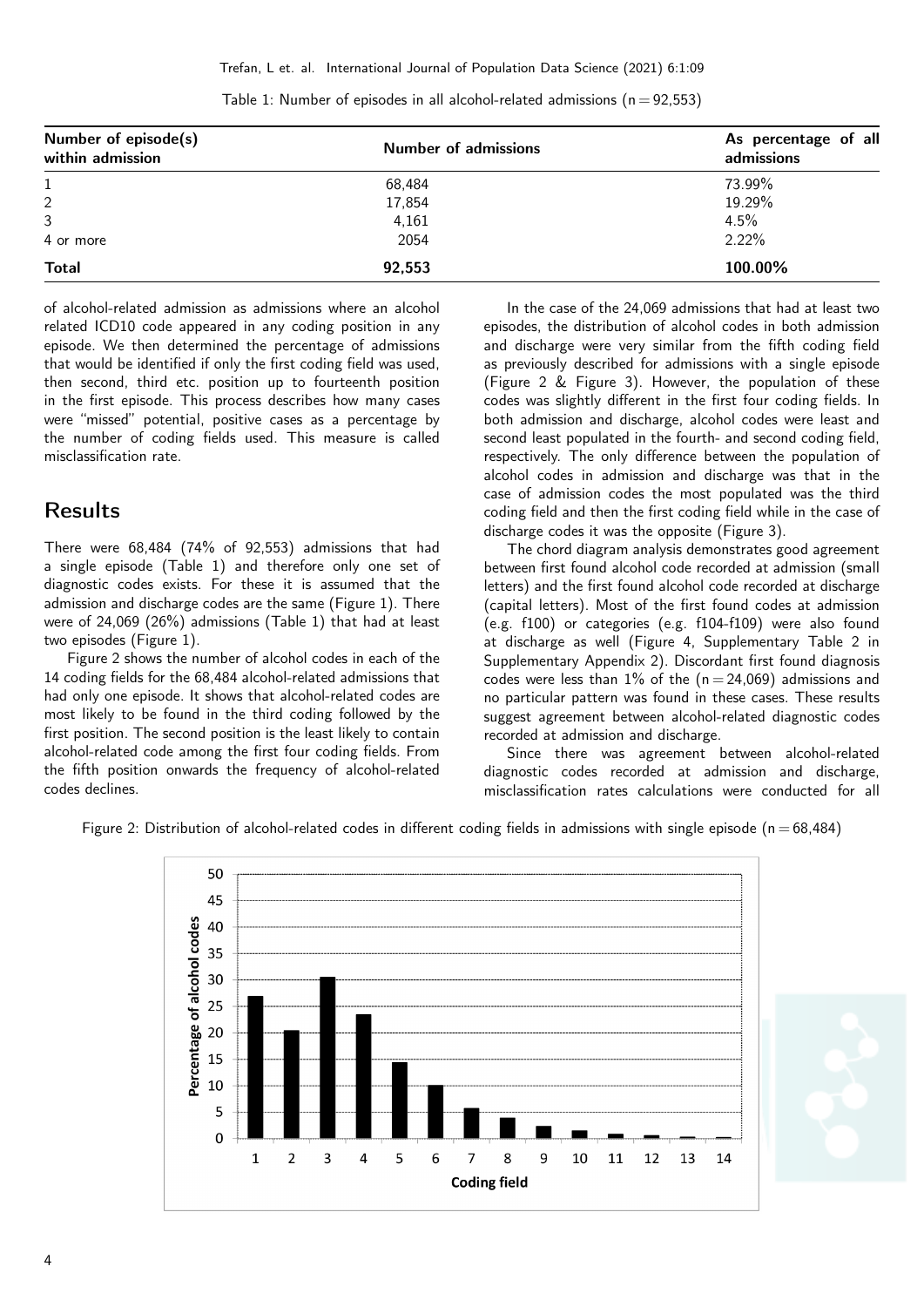<span id="page-4-0"></span>Figure 3: Distribution of alcohol-related codes in different coding fields in admission and discharge ( $n = 24,069$ )



<span id="page-4-1"></span>Figure 4: Chord diagram of first alcohol codes in alcohol-related admission and discharge\* ( $n = 24,069$ )



<sup>∗</sup>Small letters show first found alcohol-related diagnostic code(s) at admission; capital letters show these at discharge.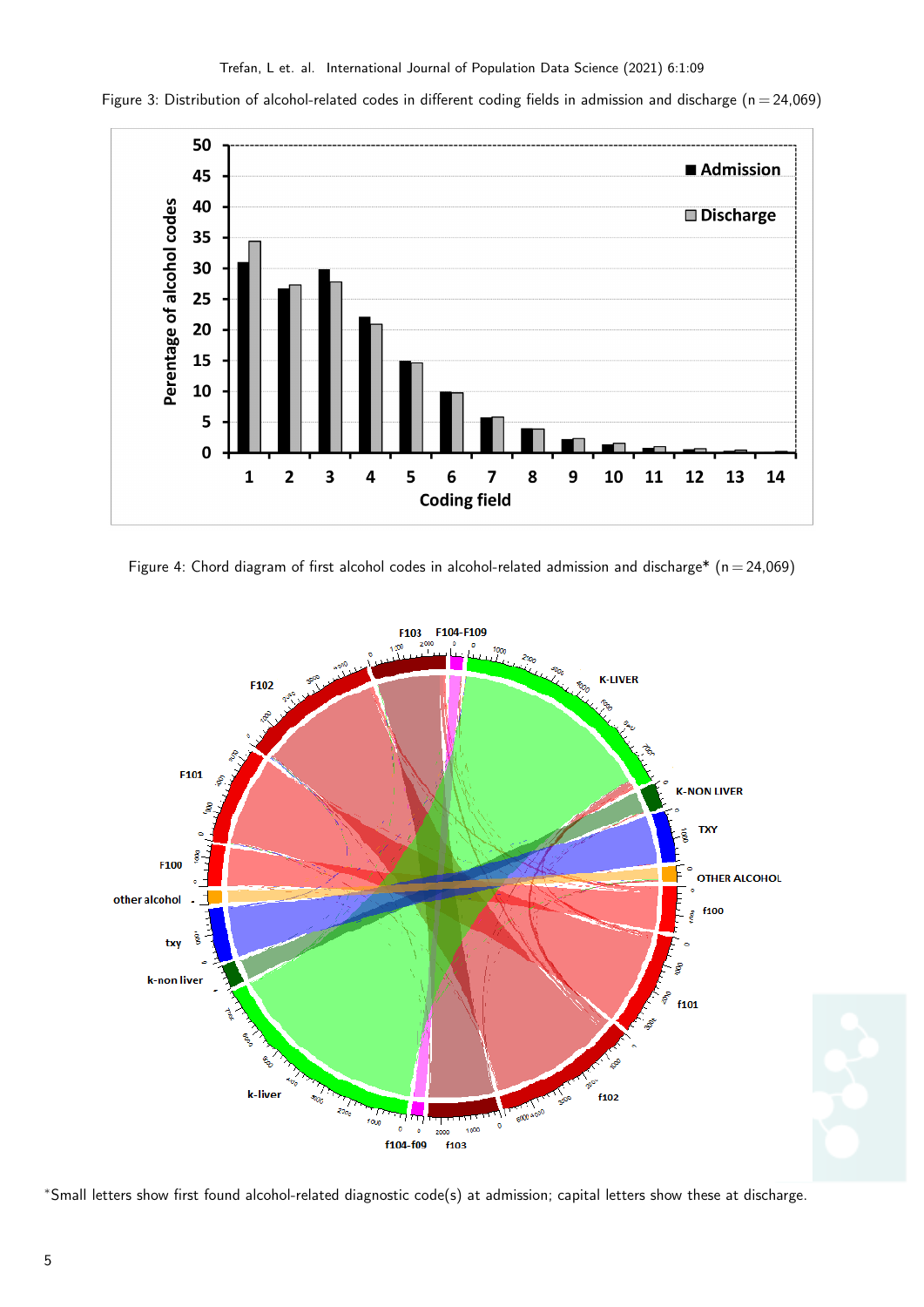admissions ( $n = 92,553$ ). Misclassification rates decrease as more and more coding fields were included (Table [2\)](#page-5-0) and the misclassification rate falls less than one percent once more than ten coding fields are included.

## Discussion

The diagnostic codes and the number of coding fields used to ascertain alcohol-related hospital admission varies across studies. This heterogeneity precludes opportunities to compare alcohol-related admission rates across jurisdictions when different methodologies are used. In addressing the need for an agreed universal approach, we developed robust methods to ascertain which code fields should be examined. The results of the analysis show that the distributions of alcohol-related codes in admission and discharge were similar. Furthermore, the first found alcohol-related codes in admission and discharge episodes demonstrated good agreement in the chord diagram comparison. These mean that both can be reasonably used. However, it was found that the chance of detecting an alcohol-related admission increases as the number of coding fields scrutinised increases, if more than the first ten alcohol-related diagnostic code fields were taken account of then the percent of alcohol-related admissions missed fell to less than 1% in the data used. According to our misclassification rate calculations, studies where only the first [\[18\]](#page-7-15) or first three coding field(s) [\[17\]](#page-7-16) are examined around 75% or 35% of all alcohol-related admissions, respectively, would have been missed. The results described here suggest that the optimal number of coding fields required to identify alcohol-related hospital admission is ten when the number of coding field is fourteen and each of these fields are populated. Optimality here refers to an appropriate grouping of codes that enable the identification of alcohol-related admission with the minimal set of data fields (number of codes). This work illustrates that using the first field only, which is very often used for primary diagnosis [\[18\]](#page-7-15), can introduce misclassification of cases. The results can be extended to other countries and regions, especially when further (second,

third etc.) coding fields are more populated than the first field.

The data used in this work organised all of a patient's episodes into one admission record. The methods described require only identification of a first and last episode which simplifies the data required and represents a minimum data set, potentially making the method applicable to other datasets.

The ICD-10 codes used in this work is similar to the list of 'wholly attributable conditions' [\[11,](#page-7-10) [18\]](#page-7-15) or 'alcoholattributable fractions' [\[33\]](#page-8-10). However, there are differences. The list used here does not include 'Methanol poisoning' (T51.1) and 'Toxic effect of alcohol, unspecified' (T51.9), which we regarded as not being specific to ethanol, and 'Foetal alcohol syndrome (dysmorphic)' (Q86.0), which is not relevant to adults, the target population of this study. By the same reasoning the list used here included 'Maternal care for (suspected) damage to foetus from alcohol' (O35.4). As such, the list here is slightly larger compared to other studies. For example, the Scottish Morbidity Record (SMR01) [\[16\]](#page-7-12) is equivalent to PEDW data used here. Their definition of alcohol-related admission excluded E24.4, G72.1, K85.2, O35.4, and Y15-which were included here.

Based on several systematic reviews and meta-analyses [\[34–](#page-8-11)[36\]](#page-8-12), some studies extend the definition of alcohol-related hospital admissions to include partially alcohol attributable conditions [\[18,](#page-7-15) [18,](#page-7-15) [37\]](#page-8-13), such as 'Ischaemic heart diseases' (I20- I25)), Diabetes mellitus (type II) (E11) or certain malignant neoplasm ('Malignant neoplasm of larynx' (C32)), conditions in which alcohol may be implicated in their aetiology [\[17\]](#page-7-16). The current analyses focused on wholly alcohol-related ICD-10 codes.

For the chord diagram only the first found alcohol-related diagnostic codes were used, which limits our findings related to this method. However, although we did not explore this, the same approach could be used for studying intermediate episodes e.g. comparison of diagnostic codes between any two episodes in the case of admissions where there are at least two episodes, therefore this method potentially offers

| Coding fields taken account | <b>Misclassification rate</b> |
|-----------------------------|-------------------------------|
| $\mathbf{1}$                | 70-75%*                       |
| $1$ to $2$                  | 55-60%*                       |
| $1$ to $3$                  | $30 - 35\%$ *                 |
| $1$ to $4$                  | $20 - 25\%$ *                 |
| $1$ to $5$                  | $10 - 15\%$ *                 |
| $1$ to $6$                  | $5 - 10\%$ *                  |
| $1$ to $7$                  | ${<}5\%$ *                    |
| $1$ to $8$                  | ${<}3\%*$                     |
| $1$ to $9$                  | ${<}2\%$ *                    |
| 1 to 10                     | ${<}1\%$                      |
| 1 to 11                     | ${<}1\%$ *                    |
| 1 to 12                     | ${<}1\%$ *                    |
| 1 to 13                     | ${<}1\%^*$                    |
| 1 to 14                     | ${<}1\%^*$                    |

<span id="page-5-0"></span>Table 2: Misclassification rates as percentage of all admissions ( $n = 92,553$ )

∗ Information Governance Disclosure Control rules meant exact numbers could not be published.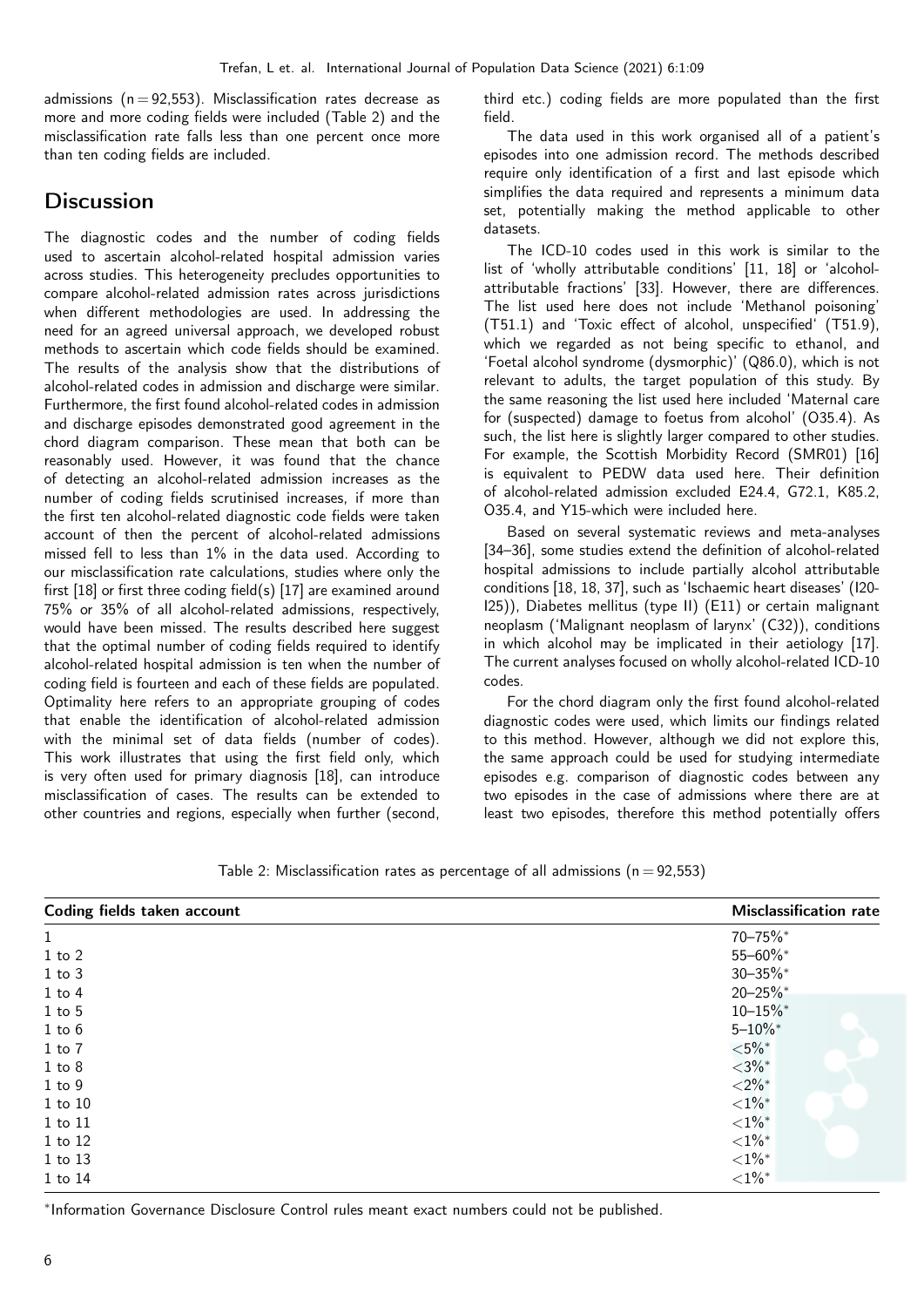the possibility of "in-depth" analysis of (first found) diagnostic codes.

Ideally sensitivity and specificity calculations would be used to identify optimal number of alcohol-related codes to use. The misclassification rate used in this work is a sensitivity like measure. For sensitivity and specificity calculations a "gold standard" is recommended [\[32\]](#page-8-9). In other work, codes of reviewed patients' charts data were used for this purpose [\[38\]](#page-8-14). We did not have these latter codings in our PEDW data, which is a limitation of our approach. In other cases [\[18,](#page-7-15) [20\]](#page-7-13) when there were codes in multiple diagnostic positions within an episode, the classification of an episode eventually as an alcohol-related admission was done by given values of population attributable fractions to these codes. Population attributable fractions represent the proportion of cases at the population level that might be attributable to an exposure (i.e. alcohol), to different diagnostic codes [\[18\]](#page-7-15). In cases where alcohol was the known sole cause of a condition, the value of the population attributable fraction of the related diagnostic code is one [\[20\]](#page-7-13). All of the diagnostic codes used in this work had a value of one, which means they are wholly due to alcohol in every age and sex categories [\[33\]](#page-8-10) therefore at population level. When partially attributable fraction(s) are used for identifying alcohol-related hospital admissions, the possibility of misclassification of non-alcoholrelated admissions as alcohol-related admissions arises. In this case some form of external validation will be required, and sensitivity and specificity analysis should be conducted to establish the optimal number of coding fields.

Almost three quarters of our data had a single episode, in alcohol-related hospital episode statistics data higher than this, 86.7% were reported to have a single episode [\[18\]](#page-7-15). The difference might be due to the fact that the latter data are closer to the original data source than processed, standardised PEWD data, which was used in this work.

In this paper ICD-10 diagnostic codes were used. The defined and discussed methods could be implemented and used in the case of ICD-9 diagnostic codes as well.

Routinely collected electronic hospital records were used in this work, which were recorded in different hospitals and by different coders. Peng et al. (2018) [\[39\]](#page-8-15) showed overall agreement (82.2%) and reliability (0.82) among 11 hospitals in emergency department ICD-10 (4-digits level) diagnostic codes. No influence of coder characteristics was found in almost half million ICD-10 hospital discharge records [\[40\]](#page-8-16).

## Conclusion

In the case of the data presented within this work alcoholrelated ICD-10 diagnostic codes recorded at admission and discharge equivalently can be used for analysis. The appropriate number of these codes for analysis was established to be 10. Studies that consider only the first or first three coding fields are likely to miss 75% or 35%, respectively, of alcohol-related cases. The methods described and discussed could be applied to other medical conditions, which can be described with a certain set of diagnostic codes, each of which is a known sole cause of the condition and recorded in multiple positions in other routinely collected e-cohort data.

### Research governance and ethics

The data used in this study are available in the SAIL Databank at Swansea University, Swansea, UK, but as privacy-preserving restrictions apply they are not publicly available. All proposals to use SAIL data are subject to review by an independent Information Governance Review Panel (IGRP). Before any data can be accessed, approval must be given by the IGRP. The IGRP gives careful consideration to each project to ensure proper and appropriate use of SAIL data. When access has been granted, robust policies, structures, controls and special software are in place to protect privacy through a reliable matching, anonymisation and encryption process achieved in conjunction with NWIS, including presentation of data outside the SAIL Databank. SAIL has established an application process to be followed by anyone who would like to access data via SAIL at [https://www.saildatabank.com/application](https://www.saildatabank.com/application-process)[process.](https://www.saildatabank.com/application-process)

## Acknowledgements

This work was supported by funds from the Economic and Social Research Council, the Medical Research Council and Alcohol Research UK to the ELAStiC Project (ES/L015471/1).

This study used anonymised data held in the Secure Anonymised Information Linkage (SAIL) Databank. We would like to acknowledge all the data providers who enable SAIL to make anonymised data available for research.

This work was supported by Health Data Research UK, which receives its funding from HDR UK Ltd (NIWA1) funded by the UK Medical Research Council, Engineering and Physical Sciences Research Council, Economic and Social Research Council, Department of Health and Social Care (England), Chief Scientist Office of the Scottish Government Health and Social Care Directorates, Health and Social Care Research and Development Division (Welsh Government), Public Health Agency (Northern Ireland), British Heart Foundation (BHF) and the Wellcome Trust.

## Conflict of interests

The authors declare that they do not have any conflict of interest.

## Ethics approval and consent to participate

Approval for the use of anonymised data in this study, provisioned within the Secure Anonymised Information Linkage (SAIL) Databank was granted by an independent Information Governance Review Panel (IGRP) as project 0336. The IGRP has a membership comprised of senior representatives from the British Medical Association (BMA), the National Research Ethics Service (NRES), Public Health Wales and NHS Wales Informatics Service (NWIS). The use of anonymised data for research is outside the scope of the EU General Data Protection Regulations (GDPR) and the UK Data Protection Act.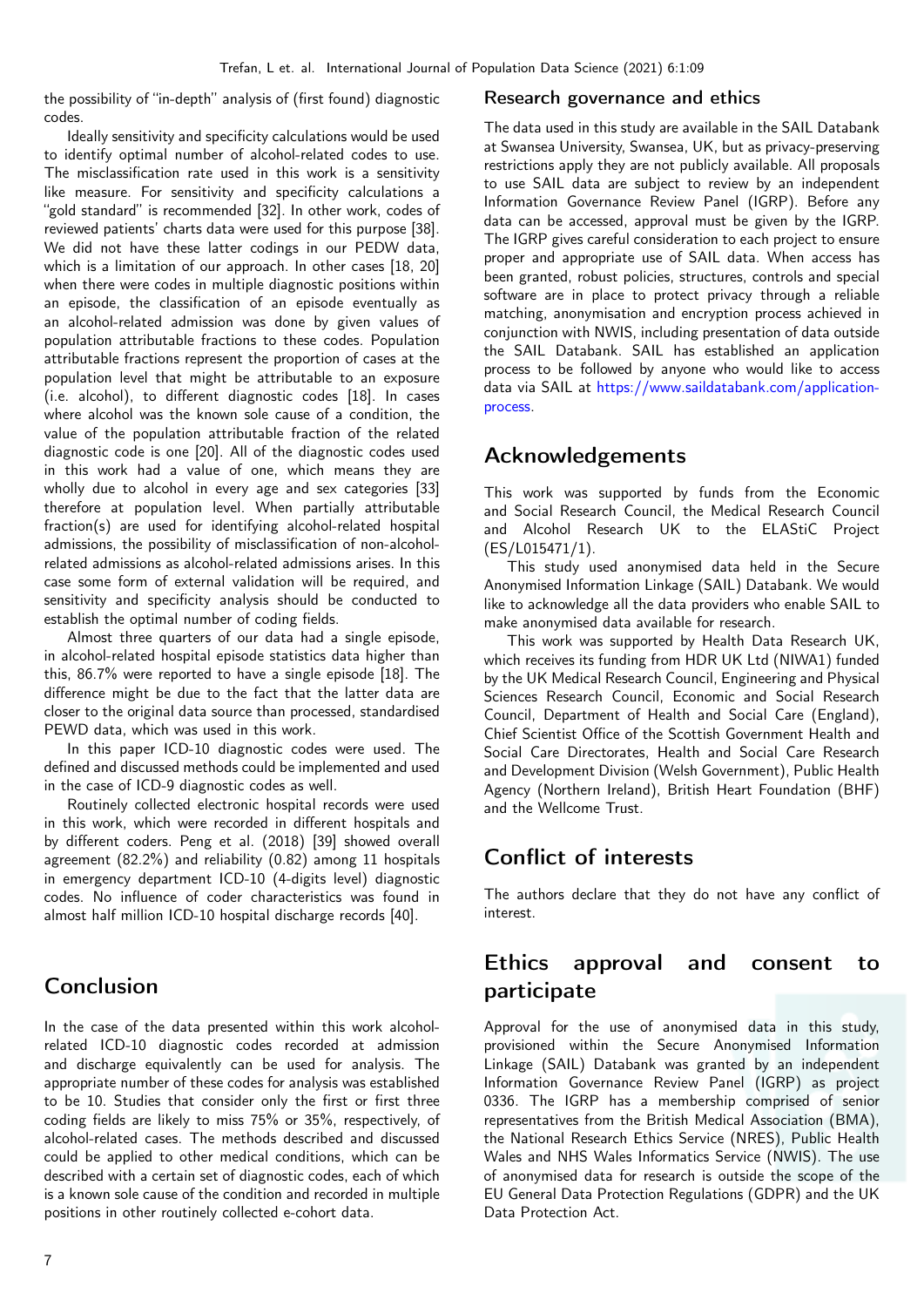### Supplementary appendices

Appendix 1: Describes variable definitions for alcohol-related hospital admissions of PEDW data.

Appendix 2: Describes cross tabulation of first found diagnostic- and group of diagnostic codes at admission and discharge of alcohol-related hospital admissions.

### References

- <span id="page-7-0"></span>1. Leon DA, McCambridge J. Liver cirrhosis mortality rates in Britain from 1950 to 2002: an analysis of routine data. Lancet. 2006;367:52–6. [https://doi.org/10.1016/s0140-](https://doi.org/10.1016/s0140-6736(06)67924-5) [6736\(06\)67924-5](https://doi.org/10.1016/s0140-6736(06)67924-5)
- <span id="page-7-1"></span>2. Parkin DM. Cancers attributable to consumption of alcohol in the UK in 2010. Br J Cancer. 2011;105:S14–8.
- <span id="page-7-2"></span>3. Klatsky AL, Gunderson E. Alcohol and hypertension. J Am Soc Hypertens. 2008;2:307–17.
- <span id="page-7-3"></span>4. Reynolds K, Lewis LB, Nolen JDL, Kinney GL, Sathya B, He J. Alcohol consumption and risk of stroke: a meta-analysis. JAMA. 2003;289:579–88. [https://](https://doi.org/10.1001/jama.289.5.579) [doi.org/10.1001/jama.289.5.579](https://doi.org/10.1001/jama.289.5.579)
- <span id="page-7-4"></span>5. Parker RN. Alcohol, homicide, and cultural context: a cross national-analysis of gender-specific homicied victimization. Homicide Stud. 1998;2:6. [https://doi.](https://doi.org/10.1177/1088767998002001002) [org/10.1177/1088767998002001002](https://doi.org/10.1177/1088767998002001002)
- <span id="page-7-5"></span>6. Ramstedt M. Alcohol and suicide in 14 European countries. Addiction. 2001;96:59–75. [https://doi.org/](https://doi.org/10.1046/j.1360-0443.96.1s1.6.x) [10.1046/j.1360-0443.96.1s1.6.x](https://doi.org/10.1046/j.1360-0443.96.1s1.6.x)
- <span id="page-7-6"></span>7. del Rio MC, Gomez J, Sancho M, Alvarez F. Alcohol, illicit drugs and medicinal drugs in fatally injured drivers in Spain between 1991 and 2000. Forensic Sci Int. 2002;127:63–70. [https://doi.org/10.1016/s0379-](https://doi.org/10.1016/s0379-0738(02)00116-0) [0738\(02\)00116-0](https://doi.org/10.1016/s0379-0738(02)00116-0)
- <span id="page-7-7"></span>8. Abramsky T, Watts CH, Garcia-Moreno C, Devries K, Kiss L, Ellsberg M, et al. What factors are associated with recent intimate partner violence? Findings from the WHO multi-country study on women's health and domestic violence. BMC Public Health. 2011;11:109. <https://doi.org/10.1186/1471-2458-11-109>
- <span id="page-7-8"></span>9. Sivarajasingam V, Morgan P, Matthews K, Shepherd JP, Walker R. Trends in violence in England and Wales 200-2004: an accident and emergency perspective. Injury. 2009;40:820–5. [https://doi.org/](https://doi.org/10.1016/j.injury.2008.08.017) [10.1016/j.injury.2008.08.017](https://doi.org/10.1016/j.injury.2008.08.017)
- <span id="page-7-9"></span>10. Rehm J, Mathers C, Popova S, Thavorncharoensap M, Teerawattananon Y, Patra J. Global burden of disease and injury and economic cost attributable to alcohol use and alcohol-use disorders. Lancet. 2009;373(9682):2223–33. [https://doi.org/10.1016/s0140-6736\(09\)60746-7](https://doi.org/10.1016/s0140-6736(09)60746-7)
- <span id="page-7-10"></span>11. Gartner A, Cosh H, Gibbon R, Lester N. A Profile of Alcohol and Health in Wales. Cardiff: National Public Health Service for Wales/Wales Centre for Health; 2009.
- <span id="page-7-14"></span>12. Public Health England [Public Health England: [Available from: [https://assets.publishing.service.gov.uk/](https://assets.publishing.service.gov.uk/government/uploads/system/uploads/attachment_data/file/542889/Alcohol_consumption_and_harms_in_under_18s.pdf) [government/uploads/system/uploads/attachment\\_data/](https://assets.publishing.service.gov.uk/government/uploads/system/uploads/attachment_data/file/542889/Alcohol_consumption_and_harms_in_under_18s.pdf)  $file/542889/Alcohol$  consumption and harms in under 18s.pdf (accessed 26 Sept 2018).
- <span id="page-7-19"></span>13. Callaghan R, Macdonald SA. Changes in the rates of alcohol- and drug related hospital separations for Canadian provinces: 1996 to 2005. Can J Public Health. 2009;100(5):393–6. <https://doi.org/10.1007/bf03405278>
- <span id="page-7-20"></span>14. Yang AL, Vadhavkar S, Singh G, Omary B. Epidemiology of alcohol-related liver and pancreatic disease in the United States. Arch Intern Med. 2008;6:649–56.
- <span id="page-7-11"></span>15. Morleo M, Woolfall K, Dedman D, Mukherjee R, Bellis MA, Cook PA. Under-reporting of foetal alcohol spectrum disorders: an analysis of hospital episode statistics. BMC Pediatr. 2011;11:14–9. [https://doi.org/10.1186/1471-](https://doi.org/10.1186/1471-2431-11-14) [2431-11-14](https://doi.org/10.1186/1471-2431-11-14)
- <span id="page-7-12"></span>16. McDonald SA, Hutchinson SJ, Bird SM, Graham L, Robertson C, Mills PR. Association of selfreported alcohol use and hospitalization for an alcoholrelated cause in Scotland: a record-linkage study of 23,183 individuals. Addiction. 2009;104:593–602. <https://doi.org/10.1111/j.1360-0443.2009.02497.x>
- <span id="page-7-16"></span>17. Fone D, Morgan J, Fry R, Rodgers S, Orford S, Farewell D, et al. Change in alcohol outlet density and alcohol-related harm to population health (CHALICE): a comprehensive record-linked database study in Wales. Public Health Res. 2016;4(3):1–222. <https://doi.org/10.3310/phr04030>
- <span id="page-7-15"></span>18. Green AM, Strong M, Conway L, Maheswaran R. Trends in alcohol-related admissions to hospital by age, sex and socioeconomic deprivation in England, 2002/03 to 2013/14. BMC Public Health. 2017;17:412. <https://doi.org/10.1186/s12889-017-4265-0>
- 19. Manhica H, Gauffin K, Almquist YB, Rostila M, Berg L, de Cortázar ARG, et al. Hospital admissions due to alcohol related disorders among young adult refugees who arrived in Sweden as teenagers – a national cohort study. BMC Public Health. 2017;17:644. <https://doi.org/10.1186/s12889-017-4645-5>
- <span id="page-7-13"></span>20. Pascal R, Liang W, Gilmore W, Chikritzhs T. Risks of alcohol-attributable hospitalisation and death in Australia over time: evidence of divergence by region, age and sex. Australas Med J. 2013;6(3):134–51. <https://doi.org/10.4066/amj.2013.1618>
- <span id="page-7-17"></span>21. Cartwright DJ. ICD-9-CM to ICD-10-CM Codes: What? Why? How? Adv Wound Care. 2013;2(10):588–92. <https://doi.org/10.1089/wound.2013.0478>
- <span id="page-7-18"></span>22. International Statistical Classification of Disease and Related Health Problems. 10th Edition ed. 20 Avenue Appia, 1211 Geneva 27,Switzerland: WHO Press, World Health Organization; 2010.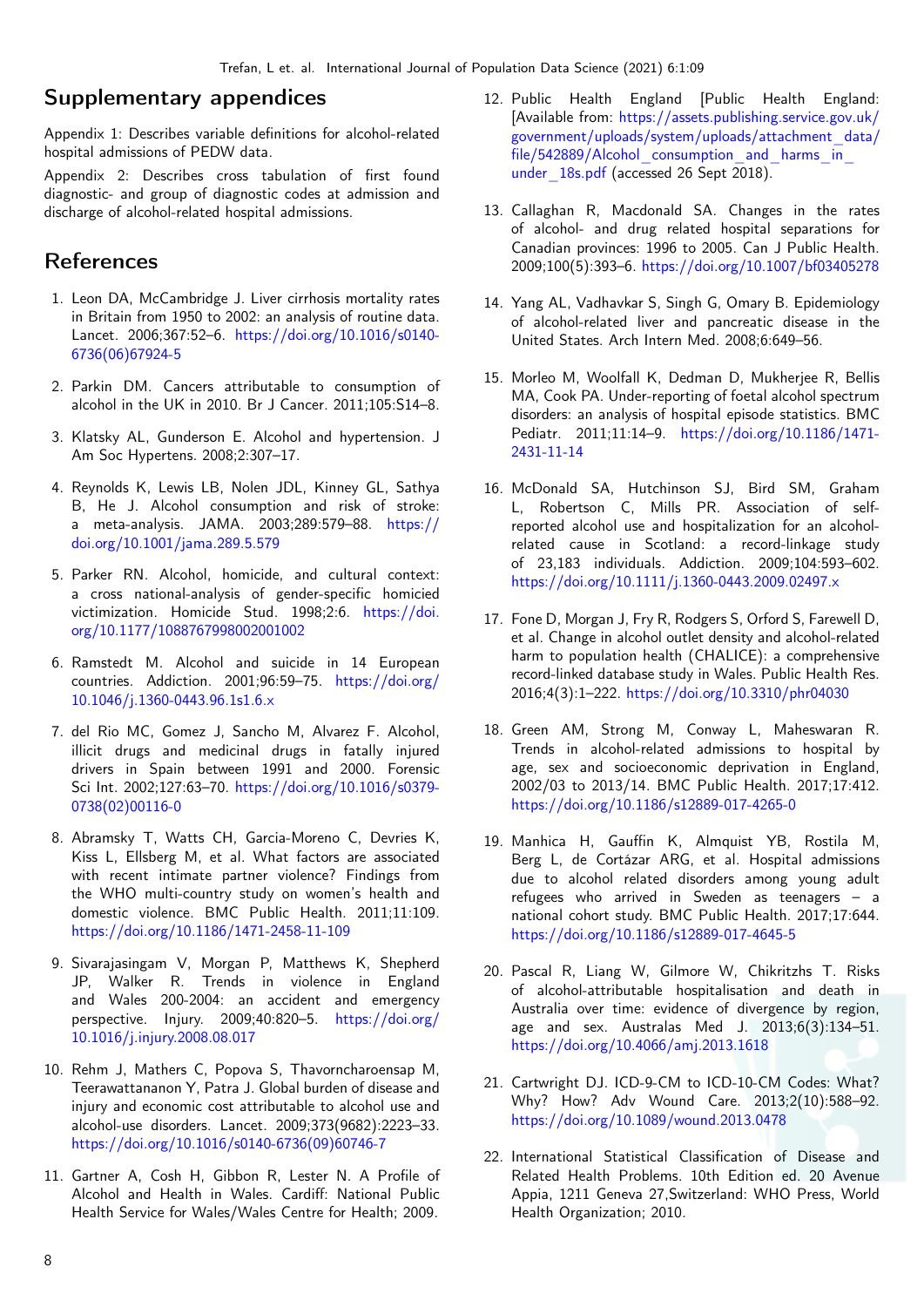- <span id="page-8-0"></span>23. Fone D, Dunstan F, White J, Webster C, Rodgers S, Lee S, et al. Change in alcohol outlet density and alcohol-related harm to population health (CHALICE). BMC Public Health. 2012;12:428. [https://doi.org/](https://doi.org/10.1186/1471-2458-12-428) [10.1186/1471-2458-12-428](https://doi.org/10.1186/1471-2458-12-428)
- <span id="page-8-1"></span>24. Ford D, Jones K, Verplancke J-P. The SAIL Databank: building a national architecture for e-health research and evaluation. BMC Health Serv Res. 2009;9(3):24. <https://doi.org/10.1186/1472-6963-9-157>
- <span id="page-8-2"></span>25. Lyons RA, Jones KH, John G, Brooks CJ, Verplancke JP, Ford DV, et al. The SAIL databank: linking multiple health and social care datasets. BMC Med Inform Decis Mak. 2009;9:3. <https://doi.org/10.1186/1472-6947-9-3>
- <span id="page-8-3"></span>26. Demmler JC, Hill RA, Rahman MA, Bandyopadhyay A, Healy MA, Parajonthy S, et al. Educational Attainment at Age 10-11 Years Predicts Health Risk Behaviors and Injury Risk During Adolescence. The Journal of adolescent health : official publication of the Society for Adolescent Medicine. 2017;61:212–7. <https://doi.org/10.1016/j.jadohealth.2017.02.003>
- <span id="page-8-4"></span>27. Rees S, Akbari A, Collins H, Lee SC, Marchant A, Rees A, et al. Developing a standardised approach to the aggregation of inpatient episodes into person-based spells in all specialties and psychiatric specialties. BMC Med Inform Decis Mak. 2019;19:246. <https://doi.org/10.1186/s12911-019-0953-2>
- <span id="page-8-5"></span>28. Health and Social Care Information Centre [OPCS-4 Classification Version 4:[Available from: [https://www.](https://www.datadictionary.nhs.uk/web_site_content/supporting_information/clinical_coding/opcs_classification_of_interventions_and_procedures.asp?shownav=1) datadictionary.nhs.uk/web site content/supporting information/clinical coding/opcs classification of interventions and procedures.asp?shownav=1 (accessed 3  $\overline{M}$ ay 2018).
- <span id="page-8-6"></span>29. Wales NHS [Data Dictionary NHS Wales:[Available from: [http://www.datadictionary.wales.nhs.uk/#!Word](http://www.datadictionary.wales.nhs.uk/#!WordDocuments/nhswalesdatadictionary.htm) [Documents/nhswalesdatadictionary.htm](http://www.datadictionary.wales.nhs.uk/#!WordDocuments/nhswalesdatadictionary.htm) (accessed 27 February 2018).
- <span id="page-8-7"></span>30. Team RDC. R: A language and environment for statitical computing. Vienna, Austria: R Foundation for Statistical Computing; 2008.
- <span id="page-8-8"></span>31. Gu Z, Gu L, Eils R, Schlesner M, Brors B. circlize implements and enhances circular visualization in R. Bioinformatics. 2014;30(19):2811–2. [https://](https://doi.org/10.1093/bioinformatics/btu393) [doi.org/10.1093/bioinformatics/btu393](https://doi.org/10.1093/bioinformatics/btu393)
- <span id="page-8-9"></span>32. Altman DG. Practical Statistics for Medical Research. 1 st ed. 2–6 Boundary Row, London, SE1 8HN: Chapman & Hall; 1992.
- <span id="page-8-10"></span>33. Jones L, Bellis MA. Updating England-Specific Alcohol-Attributable Fractions. Liverpool: Center for Public Health, Faculty of Education Health & Community, Liverpool John Moores University; 2014.
- <span id="page-8-11"></span>34. Roerecke M, Rehm J. The cardioprotective association of average alcohol consumption and ischaemic heart disease: a systematic review and meta-analysis. Addiction. 2012;107:1246–60. [https://doi.org/](https://doi.org/10.1111/j.1360-0443.2012.03780.x) [10.1111/j.1360-0443.2012.03780.x](https://doi.org/10.1111/j.1360-0443.2012.03780.x)
- 35. Baliunas DO, Taylor BJ, Roerecke M, Jayadeep P, Mohapatka S, Rehm J. Alcohol as Risk Factor for Type 2 Diabetes: A systematic review and meta-analysis. Diabetes Care. 2009;132(11):2123–32. <https://doi.org/10.2337/dc09-0227>
- <span id="page-8-12"></span>36. Islami F, Tramacere I, Rota M, Bagnardi V, Fedirko V, Scotti L, et al. Alcohol drinking and laryngeal cancer: Overall and dose–risk relation – A systematic review and meta-analysis. Oral Oncol. 2010;46:802–10. <https://doi.org/10.1016/j.oraloncology.2010.07.015>
- <span id="page-8-13"></span>37. Stockwell T, Zhao J, Martin G, Macdonald S, Vallance K, Treno A, et al. Minimum alcohol prices and outlet densities in British Columbia, Canada: Estimated impacts on alcohol-attributable hospital admissions. American journal of public health. 2013(11):2020. <https://doi.org/10.2105/ajph.2013.301289>
- <span id="page-8-14"></span>38. So L, Evans D, Quan H. ICD-10 coding algortihms for defining comorbidities of acute myocardial infarction. BMC Health Serv Res. 2006;6:161. [https://](https://doi.org/10.1186/1472-6963-6-161) [doi.org/10.1186/1472-6963-6-161](https://doi.org/10.1186/1472-6963-6-161)
- <span id="page-8-15"></span>39. Peng M, Eastwood C, Boxill A, Jolley RJ, Rutherford L, Cralson K, et al. Coding reliabilty and agreement of International Classification of Disease, 10th revision (ICD-10) codes in emergency department data. Int J Popul Data Sci. 2018;3(4):1–6. [https://](https://doi.org/10.23889/ijpds.v3i1.445) [doi.org/10.23889/ijpds.v3i1.445](https://doi.org/10.23889/ijpds.v3i1.445)
- <span id="page-8-16"></span>40. Henessy DA, Quan H, Beck CA. Do coder characteristics influence validity of ICD-10 hospital discharge data? BMC Health Serv Res. 2010;10:99. [https://](https://doi.org/10.1186/1472-6963-10-99) [doi.org/10.1186/1472-6963-10-99](https://doi.org/10.1186/1472-6963-10-99)

### Abbreviations

| $ICD-9:$     | International Statistical Classification<br>– of |
|--------------|--------------------------------------------------|
|              | Disease and Related Health problems 9th          |
|              | edition                                          |
| $ICD-10:$    | International Statistical Classification of      |
|              | Disease and Related Health problems 10th         |
|              | edition                                          |
| SAIL:        | Secure Anonymised Information Linkage            |
| USA:         | United States of America                         |
| UK:          | United Kingdom                                   |
| IGRP:        | Information Governance Review Panel              |
| ALF:         | Anonymous Linking Field                          |
| NHS:         | National Health Service                          |
| PEDW:        | Patient Episode Database for Wales               |
| $OPCS-4.6$ : | Office of Population, Censuses and Surveys       |
|              | Classification of Surgical Operations and        |
|              | Procedures version 4.6                           |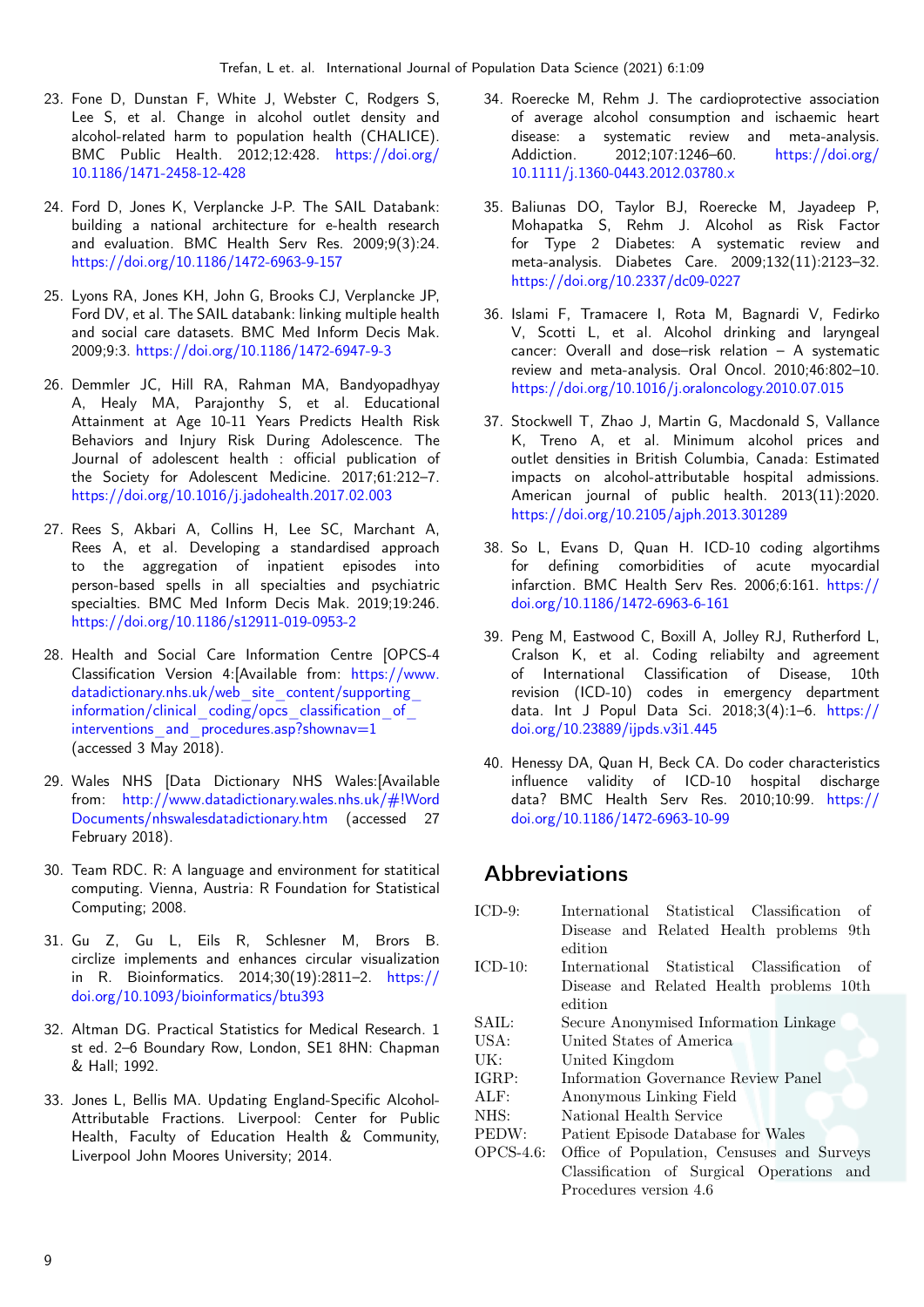Supplementary Table 1: ICD-10 codes, which define alcohol-related hospital admission adopted Fone et al (2016)<sup>∗</sup>

| ICD-10code Description |                                                                                                                   | <b>Alcohol</b><br>attributable<br>fraction**        | group in<br>admission | Alcohol code Alcohol code<br>group in<br>discharge |
|------------------------|-------------------------------------------------------------------------------------------------------------------|-----------------------------------------------------|-----------------------|----------------------------------------------------|
| F10.0                  | Acute intoxication                                                                                                | $\mathbf{1}$                                        | f100                  | F100                                               |
| F10.1                  | Harmful use                                                                                                       | $\mathbf 1$                                         | f101                  | F101                                               |
| F10.2                  | Dependence syndrome                                                                                               | $\mathbf 1$                                         | f102                  | F102                                               |
| F10.3                  | Withdrawal state                                                                                                  | $\mathbf{1}$                                        | f103                  | F103                                               |
| F10.4                  | Withdrawal state with delirium                                                                                    | $\mathbf 1$                                         | f104-f109             | F104-F109                                          |
| F10.5                  | Psychotic disorder                                                                                                | $\mathbf{1}$                                        | f104-f109             | F104-F109                                          |
| F10.6                  | Amnesic syndrome                                                                                                  | $\mathbf 1$                                         | f104-f109             | F104-F109                                          |
| F10.7                  | Residual and late-onset psychotic disorder                                                                        | $\mathbf 1$                                         | f104-f109             | F104-F109                                          |
| F10.8                  | Other mental and behavioural disorders                                                                            | $\mathbf 1$                                         | f104-f109             | F104-F109                                          |
| F10.9                  | Unspecified mental and behavioural disorder                                                                       | $\mathbf 1$                                         | f104-f109             | F104-F109                                          |
| K70.0                  | Alcoholic fatty liver                                                                                             | $\mathbf{1}$                                        | k-liver               | K-LIVER                                            |
| K70.1                  | Alcoholic hepatitis                                                                                               | $\mathbf{1}$                                        | k-liver               | K-LIVER                                            |
| K70.2                  | Alcoholic fibrosis and sclerosis of liver                                                                         | $\mathbf 1$                                         | k-liver               | K-LIVER                                            |
| K70.3                  | Alcoholic cirrhosis of liver                                                                                      | $\mathbf{1}$                                        | k-liver               | K-LIVER                                            |
|                        |                                                                                                                   | $\mathbf{1}$                                        | k-liver               | K-LIVER                                            |
| K70.4                  | Alcoholic hepatic failure                                                                                         |                                                     |                       |                                                    |
| K70.9                  | Alcoholic liver disease, unspecified                                                                              | $\mathbf 1$                                         | k-liver               | K-LIVER                                            |
| K29.2                  | Alcoholic gastritis                                                                                               | $\mathbf{1}$                                        | k-non liver           | <b>K-NON LIVER</b>                                 |
| K85.2                  | Alcohol-induced acute pancreatitis                                                                                | $\mathbf 1$                                         | k-non liver           | <b>K-NON LIVER</b>                                 |
| K86.0                  | Alcohol-induced chronic pancreatitis                                                                              | $\mathbf 1$                                         | k-non liver           | <b>K-NON LIVER</b>                                 |
| E24.4                  | Alcohol-induced pseudo-Cushing's syndrome                                                                         | 1                                                   | other alcohol         | OTHER ALCOHOL                                      |
| E51.2                  | Wernicke's encephalopathy                                                                                         | Not known                                           |                       |                                                    |
| G31.2                  | Degeneration of nervous system due to alcohol                                                                     | 1                                                   | other alcohol         | OTHER ALCOHOL                                      |
| G40.5                  | Special epileptic syndromes - if paired with other alcohol<br>code                                                | $0.24 - 0.27$ (males)<br>$0.15 - 0.24$<br>(females) | $N/A***$              | $N/A***$                                           |
| G62.1                  | Alcoholic polyneuropathy                                                                                          | 1                                                   | other alcohol         | OTHER ALCOHOL                                      |
| G72.1                  | Alcoholic myopathy                                                                                                | 1                                                   | other alcohol         | OTHER ALCOHOL                                      |
| 142.6                  | Alcoholic cardiomyopathy                                                                                          | 1                                                   | other alcohol         | OTHER ALCOHOL                                      |
| O35.4                  | Maternal care for (suspected) damage to fetus from 1                                                              |                                                     | other alcohol         | OTHER ALCOHOL                                      |
|                        | alcohol                                                                                                           |                                                     |                       |                                                    |
| R78.0                  | Finding of alcohol in blood                                                                                       | 1                                                   | other alcohol         | <b>OTHER ALCOHOL</b>                               |
| T51.0                  | Toxic effect: Ethanol Excl.: acute alcohol intoxication 1<br>or "hangover" effects (F10.0), drunkenness (F10.0),  |                                                     | txy                   | <b>TXY</b>                                         |
|                        | pathological alcohol intoxication (F10.0)                                                                         |                                                     |                       |                                                    |
| X45.0                  | Accidental poisoning by and exposure to alcohol: 1<br>Occurrence at home                                          |                                                     | txy                   | <b>TXY</b>                                         |
| X45.1                  | Accidental poisoning by and exposure to alcohol: 1<br>Occurrence in residential institution                       |                                                     | txy                   | <b>TXY</b>                                         |
| X45.2                  | Accidental poisoning by and exposure to alcohol: 1<br>Occurrence at school other institution/public admin         |                                                     | txy                   | <b>TXY</b>                                         |
|                        | area                                                                                                              |                                                     |                       |                                                    |
| X45.4                  | Accidental poisoning by and exposure to alcohol: 1<br>Occurrence on street/highway                                |                                                     | txy                   | <b>TXY</b>                                         |
| X45.5                  | Accidental poisoning by and exposure to alcohol: 1<br>Occurrence at trade/service area                            |                                                     | txy                   | <b>TXY</b>                                         |
| X45.6                  | Accidental poisoning by and exposure to alcohol: 1                                                                |                                                     | txy                   | <b>TXY</b>                                         |
| X45.8                  | Occurrence at industrial/construction area<br>Accidental poisoning by and exposure to alcohol: 1                  |                                                     | txy                   | <b>TXY</b>                                         |
| X45.9                  | Occurrence at other specified place<br>Accidental poisoning by and exposure to alcohol: 1                         |                                                     | txy                   | <b>TXY</b>                                         |
| X65.0                  | Occurrence at unspecified place<br>Intentional self-poisoning by and exposure to alcohol: 1<br>Occurrence at home |                                                     | txy                   | <b>TXY</b>                                         |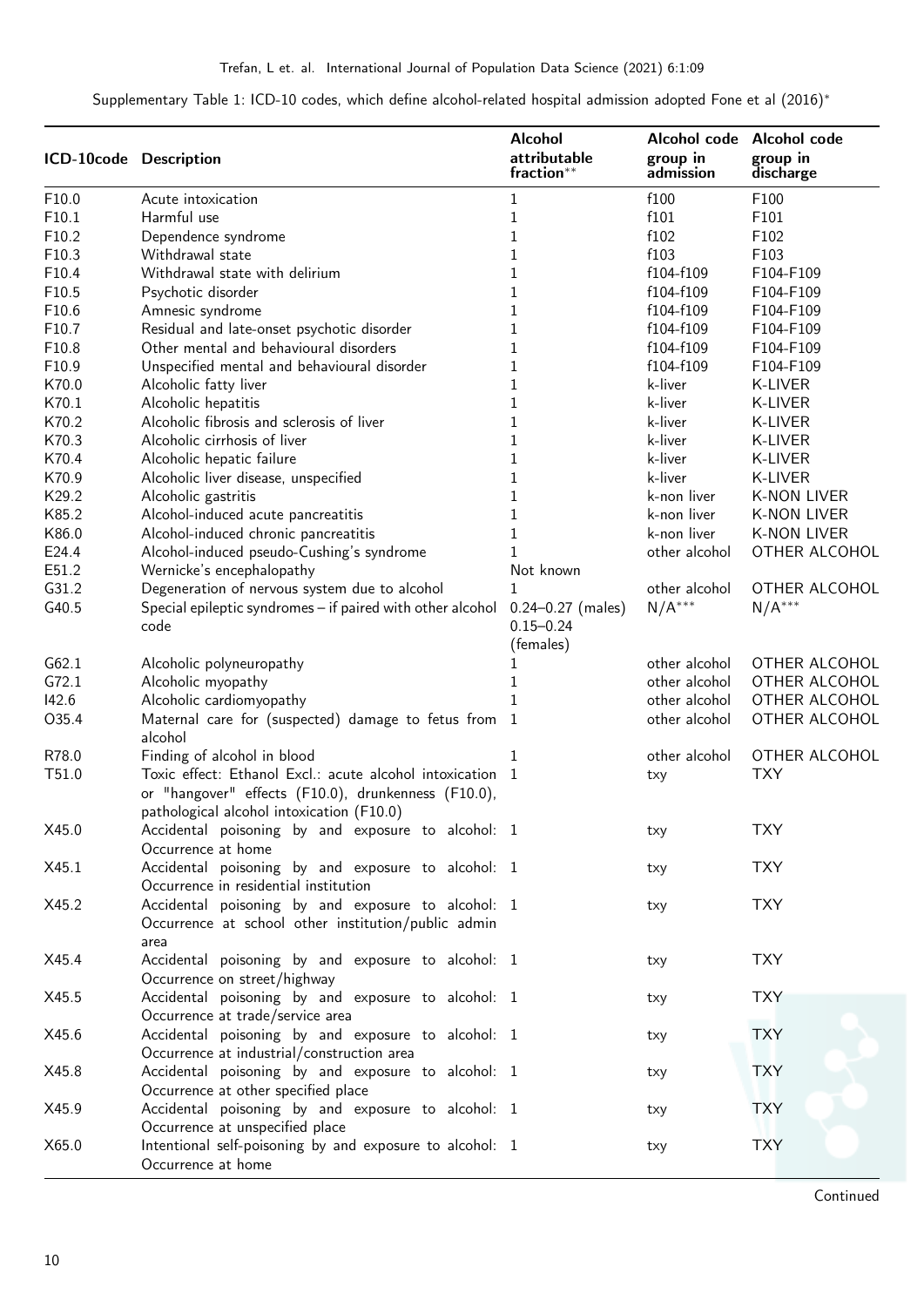### Supplementary Table 1: Continued

| ICD-10code | <b>Description</b>                                                                                                        | <b>Alcohol</b><br>attributable<br>fraction** | Alcohol code<br>group in<br>admission | Alcohol code<br>group in<br>discharge |  |
|------------|---------------------------------------------------------------------------------------------------------------------------|----------------------------------------------|---------------------------------------|---------------------------------------|--|
| X65.1      | Intentional self-poisoning by and exposure to alcohol:<br>Occurrence in residential institution                           | $\mathbf{1}$                                 | txy                                   | <b>TXY</b>                            |  |
| X65.2      | Intentional self-poisoning by and exposure to alcohol:<br>Occurrence at school other institution/public admin<br>area     | 1                                            | txy                                   | <b>TXY</b>                            |  |
| X65.4      | Intentional self-poisoning by and exposure to alcohol:<br>Occurrence on street/highway                                    | 1                                            | txy                                   | <b>TXY</b>                            |  |
| X65.5      | Intentional self-poisoning by and exposure to alcohol:<br>Occurrence at trade/service area                                | 1                                            | txy                                   | <b>TXY</b>                            |  |
| X65.6      | Intentional self-poisoning by and exposure to alcohol:<br>Occurrence at industrial/construction area                      | 1                                            | txy                                   | <b>TXY</b>                            |  |
| X65.8      | Intentional self-poisoning by and exposure to alcohol:<br>Occurrence at other specified place                             | 1                                            | txy                                   | <b>TXY</b>                            |  |
| X65.9      | Intentional self-poisoning by and exposure to alcohol:<br>Occurrence at unspecified place                                 | 1                                            | txy                                   | <b>TXY</b>                            |  |
| Y15.0      | Poisoning by and exposure to alcohol, undetermined<br>intent: Occurrence at home                                          | 1                                            | txy                                   | <b>TXY</b>                            |  |
| Y15.2      | Poisoning by and exposure to alcohol, undetermined<br>intent: Occurrence at school other institution/public<br>admin area | $\mathbf{1}$                                 | txy                                   | <b>TXY</b>                            |  |
| Y15.4      | Poisoning by and exposure to alcohol, undetermined<br>intent: Occurrence on street/highway                                | 1                                            | txy                                   | <b>TXY</b>                            |  |
| Y15.8      | Poisoning by and exposure to alcohol, undetermined<br>intent: Occurrence at other specified place                         | 1                                            | txy                                   | <b>TXY</b>                            |  |
| Y15.9      | Poisoning by and exposure to alcohol, undetermined<br>intent: Occurrence at unspecified place                             | 1                                            | txy                                   | <b>TXY</b>                            |  |
| Y90.0      | Blood alcohol level of less than 20 mg/100 ml                                                                             | 1                                            | txy                                   | <b>TXY</b>                            |  |
| Y90.1      | Blood alcohol level of 20-39 mg/100 ml                                                                                    | 1                                            | txy                                   | <b>TXY</b>                            |  |
| Y90.2      | Blood alcohol level of 40-59 mg/100 ml                                                                                    | $\mathbf 1$                                  | txy                                   | <b>TXY</b>                            |  |
| Y90.3      | Blood alcohol level of 60-79 mg/100 ml                                                                                    | 1                                            | txy                                   | <b>TXY</b>                            |  |
| Y90.4      | Blood alcohol level of 80-99 mg/100 ml                                                                                    | $\mathbf 1$                                  | txy                                   | <b>TXY</b>                            |  |
| Y90.5      | Blood alcohol level of 100-119 mg/100 ml                                                                                  | 1                                            | txy                                   | <b>TXY</b>                            |  |
| Y90.6      | Blood alcohol level of 120-199 mg/100 ml                                                                                  | $\mathbf 1$                                  | txy                                   | <b>TXY</b>                            |  |
| Y90.7      | Blood alcohol level of 200-239 mg/100 ml                                                                                  | $\mathbf 1$                                  | txy                                   | <b>TXY</b>                            |  |
| Y90.8      | Blood alcohol level of 240 mg/100 ml or more                                                                              | 1                                            | txy                                   | <b>TXY</b>                            |  |
| Y90.9      | Presence of alcohol in blood, level not specified                                                                         | $\mathbf 1$                                  | txy                                   | <b>TXY</b>                            |  |
| Y91.0      | Mild alcohol intoxication                                                                                                 | 1                                            | txy                                   | <b>TXY</b>                            |  |
| Y91.1      | Moderate alcohol intoxication                                                                                             | $\mathbf 1$                                  | txy                                   | <b>TXY</b>                            |  |
| Y91.2      | Severe alcohol intoxication                                                                                               | 1                                            | txy                                   | <b>TXY</b>                            |  |
| Y91.3      | Very severe alcohol intoxication                                                                                          | $\mathbf 1$                                  | txy                                   | <b>TXY</b>                            |  |
| Y91.9      | Alcohol involvement, not otherwise specified                                                                              | 1                                            | txy                                   | <b>TXY</b>                            |  |
| Z50.2      | Alcohol rehabilitation                                                                                                    | Not known                                    | $N/A***$                              | $N/A***$                              |  |
| Z71.4      | Alcohol abuse counselling and surveillance                                                                                | Not known                                    | $N/A***$                              | $N/A***$                              |  |
| Z72.1      | Alcohol use                                                                                                               | Not Known                                    | $N/A***$                              | $N/A***$                              |  |

<sup>∗</sup>Fone D, Morgan J, Fry R, et al. Change in alcohol outlet density and alcohol-related harm to population health (CHALICE): a comprehensive record-linked database study in Wales. Public Health Res 2016; 4(3): 1–222.

∗∗Jones L, Bellis MA. Updating England-Specific Alcohol-Attributable Fractions. Liverpool: Center for Public Health, Faculty of Education Health & Community, Liverpool John Moores University; 2014.

∗∗∗The ICD-10 codes, which either had alcohol attributable fraction <1 (G40.5) or were not known (E51.2, ,Z50.2,Z71.4,Z72.1) were found as part of the review of available, but considered out of scope of this study.

other alcohol, OTHER ALCOHOL: ICD-10 alcohol codes others.

k-liver, K-LIVER: ICD-10 alcohol codes, started by "K" related to liver disease.

k-non liver, K-NON LIVER: ICD10-10 alcohol codes related to non-liver disease.

txy, TXY: ICD-10 alcohol codes started by "T" or "X" or "Y".